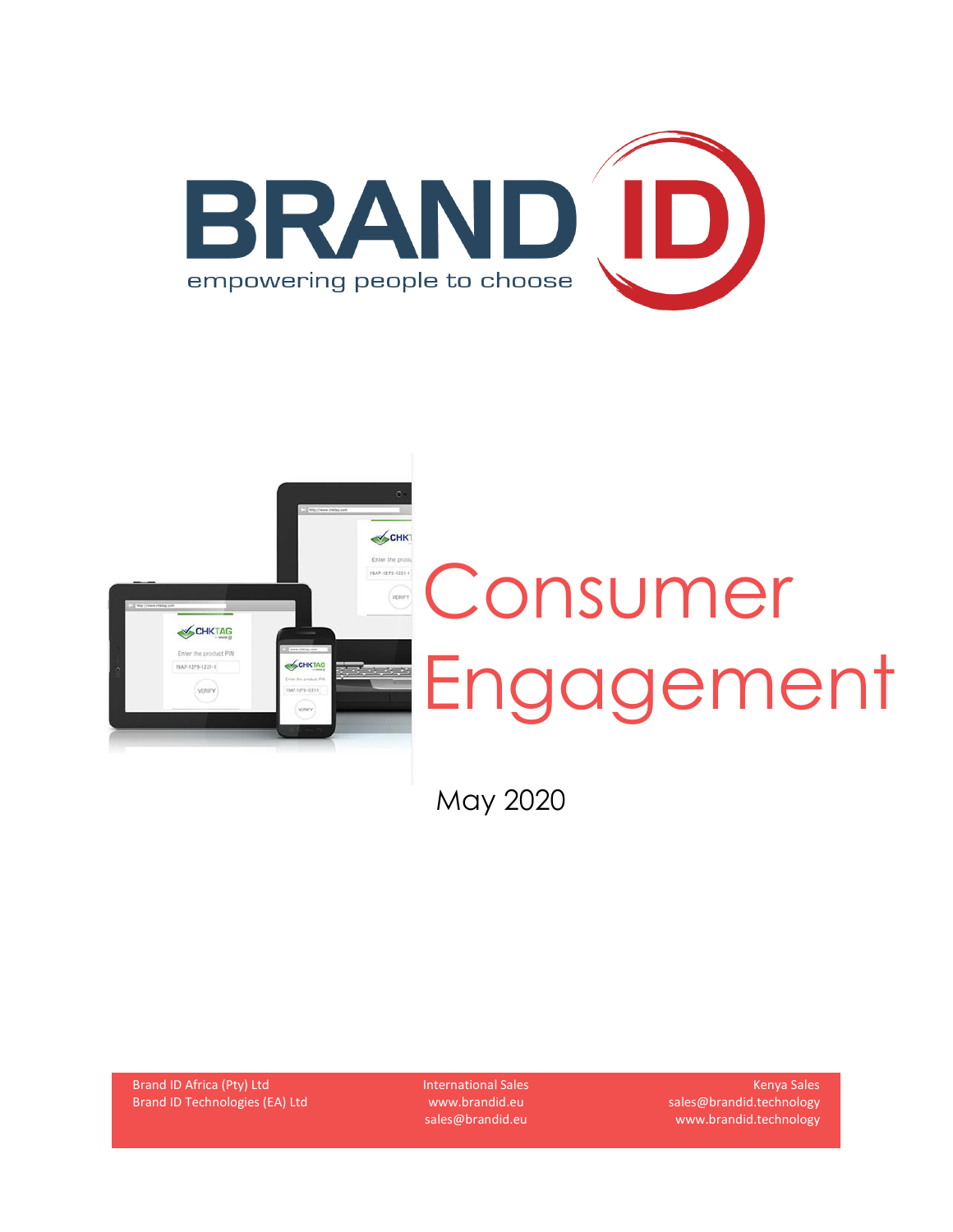# Consumer engagement matters

Today, a better product or a lower price is not enough to distinguish your brand from the competition. Why else would a customer choose you over the competitor?

Human beings are emotional, and In the age of the customer, theirs is the only perspective that matters. And customer engagement is all about all of these choices you have enabled for interactions between your customer and your brand. What are the feelings you have built as they interacted with your brand? How does your brand make them feel?

Highly engaged customers buy more, promote more, and demonstrate more loyalty. And when customers feel like they have just as much to gain from engaging with your brand as you do with them, you'll foster a sense of reciprocity that keeps them emotionally connected to your brand.

#### Information technology and consumer engagement

So, in the 'race' to standout and break from the ad clutter; companies have stepped up in their information technology game to break through the clutter of thousands of ads their consumers encounter on a daily basis. Technology is seen as the key to personalize engagement at a mass scale. To do this, information technology must demonstrate at least one… if not all of the following 1) show that expenses will reduce dramatically, 2) that revenues will be increased and 3) that new customers will be realized.

# Taking a step back

On one hand, players in the market (buyers, sellers, regulators) use electronic interfaces, for example to 'search', or ordering products or to make payments. On the other hand, and especially true of the Kenyan and East Africa market, is that majority of the players are not online. In fact, most products being subjected to online consumer engagement strategies are physical; the players are also physical and who show up in person and transact often using manual processes. Many omnichannel customer engagement strategies and even customer relationship management software forget that the shift towards information technology represents a shift to 'intangible goods' or 'information goods'. These strategies cannot be applied without consideration to the nature of the local context; local goods and ultimately, the consumers who are not completing a lot of the cycles electronically.

# So how do you personalize without data?

At best, perhaps you leverage ecommerce and social media experiences and build upon this to obtain some level of data and analytics which you can create some direct conversations with customers and prospects.

At worst you assume… and you advertise – hoping to offer the right product to the right consumer at the right time. Benefits of these investments are also very difficult to measure and the impact of strategy is less predictable.

#### Data is important

By serializing each and every product, you get unique and invaluable data points which can be analyzed further – irrespective of whether the consumers use the internet or not.

If customers opt-in, you can get them emotionally motivated by investigating further to improve their experiences; and to ultimately buy or recommend the advertised product or service.

Further, you cannot improve customer engagement if you don't know how to measure it. For example, repeat purchase rate gives a clearer picture of your consumer retention strategy because it tells how many customers